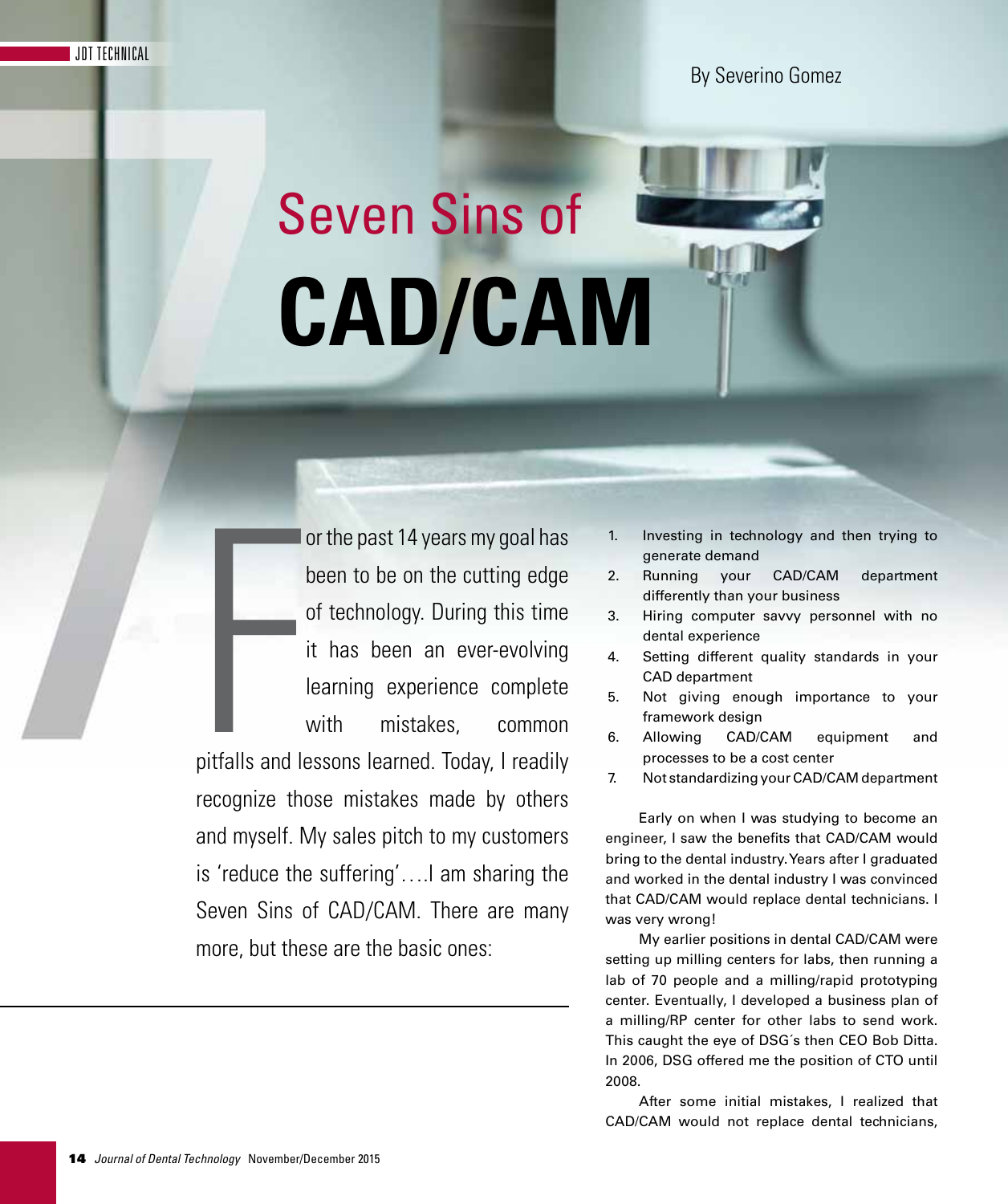because artistry and dental knowledge cannot be replaced. Knowledge is achieved by the mistakes we make as well as the experiences we gain. The following shares the lessons I learned the hard way and some ideas to 'reduce the suffering' as I tell my clients.

# **1. Investing in technology and then trying to generate demand.**

Make sure you invest for the demand you currently produce. I can say for a fact that in the past I purchased equipment and then tried to generate the demand for it. Most people do this versus generating the demand and outsourcing until you have a solid ROI for your own equipment. Another common mistake is to calculate the ROI for the units your equipment can manufacture and not for a reasonable demand. Capital equipment sales reps provide this information for the potential of your business. Often times, it is mistaken as actual return. The outcome is painful; understand it takes time to break even. Be okay with being more efficient in the beginning with a solid plan to grow your business in order to take advantage of your equipment's potential.

## **2. Running your CAD/CAM department differently than your business.**

It is just another department. Place a manager that understands your corporate culture. Preferably, this person succeeded running another department in your business and understands that quality and on time delivery is essential and will not release anything that is not in accordance to your standards. A machine is only as smart as the people using it; do not change your criteria for the CAD/CAM department.

#### **3. Hiring computer savvy personnel with no dental experience.**

This is one of the common mistakes. For years distributors preached that with CAD/CAM you could hire inexperienced people and be able to turn out units. I used to preach this 12 years ago and the worst is that I believed it; until I started one of the first laser sintering centers in Spain. Very quickly I realized I was profoundly mistaken and my arrogance cost me dearly for not valuing the

craftsmanship and artistry of dental technicians. Let´s face it, to design a coping with no anatomy is easy, but when you have to design a framework or full contour you need concepts such as: morphology, anatomy, occlusion, functionality and esthetics that require a well-trained eye from a master craftsman. When you have inexperience you are adding cost and not value to your product in the value chain. Improper restorations, such as high occlusion, will force the C&B department to rework the product, adding time and money, which raises your overall cost. Furthermore, the quality that you will be outputting will be inferior and your customers will suffer from it. Some will complain and others will stop sending work. Many will claim that they have gone this route and are successful, but this is after how many years of training their designers? After all, quality is like the principles of Groucho Marx: "Those are my principles, and if you don't like them... well, I have others."

## **4. Setting different quality standards in your CAD department.**

In your porcelain department, you have strict QC. You should have the same for your CAD department, and not just after it is manufactured. Labs lose unquantified hours reworking cases that have a poor design. In some cases they make it work but at the expense of more labor and less quality. When it is a total failure in zirconia, you lose over one production shift if it needs to be redesigned, milled and sintered. Normally it is the next day. It can also incur rush cases and overtime. Place your QC before the bottlenecks; it saves a lot of cost and suffering.

## **5. Not giving enough importance to your framework design.**

There is a myth that anyone can design a framework without dental experience. When I led a 70-person lab that included the first SLM rapid prototyping machine in Spain, I initially ran it under this principle. This was one of the most crucial mistakes I made. Without a good substructure design, the ceramists are limited in terms of what they can do. It is like a painter without a canvas. Design has always been a differentiator in this industry. Once we changed to an experienced

**Knowledge is achieved by the mistakes we make as well as the experiences we gain.**